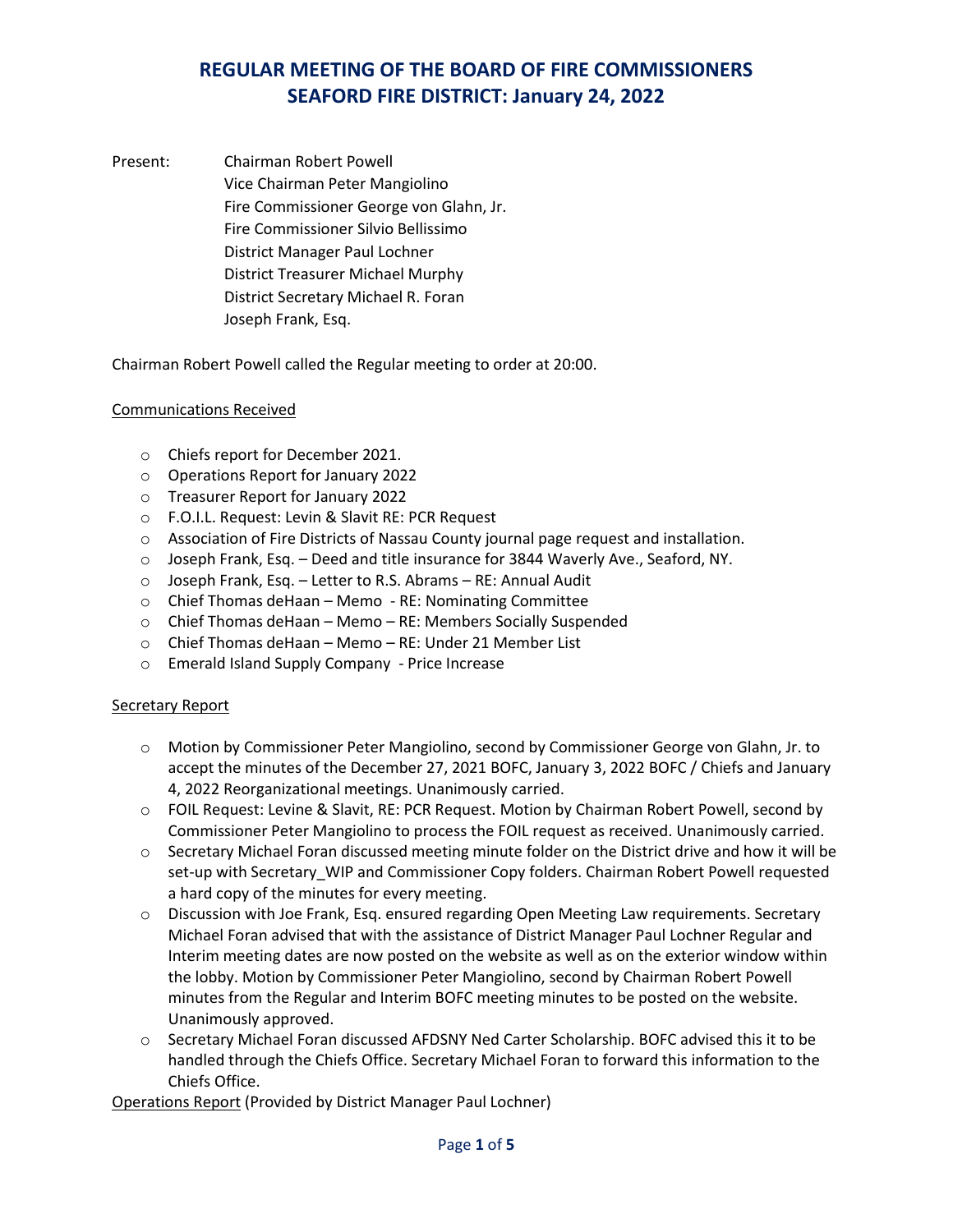- o Commissioner Silvio Bellissimo discussed the non-operational cellular telephone booster located in the basement. It was noted that if a cellular telephone is able to connect via WIFI then calls can be made / received using this mode of connection. After discussion it was deemed the replacement booster was not required at this time. Commissioner Silvio Bellissimo requested District Manager Paul Lochner check with Verizon to see if old booster needs to be returned.
- o See New Business for further items.

Legal Report (Provided by Joseph Frank, Esq.)

- $\circ$  Discussed damage to 6800 vehicle which occurred at mutual aid alarm to Wantagh Fire Department on 01/13/22 when Wantagh Engine 693 struck the rear passenger quarter panel of the Chief's vehicle. (Wantagh Fire District's insurance to pay claim.) Counsel advised when such an incident occurs it is important to place the other party on notice by sending a letter detailing the specifics of the incident. District Manager Paul Lochner to notify Secretary Michael Foran when such incidents occur so the notice can be generated.
- o Deed received for 3844 Waverly Ave. property. Attorney for seller filed for plot subdivision with Nassau County Planning Commission. Due to the length of this process removal of the property from the tax roll maybe delayed.
- $\circ$  Counsel advised the NYS Legislature extended remote public meetings until such time when the governor terminate the COVD-19 state of emergency with a notification to the Legislature by the state Department of Health commissioner.
- $\circ$  Counsel advised that as per the State Department of Health masks must be worn in public buildings unless the entity has set up a requirement that all that enter to be vaccinated.
- $\circ$  Chairman Robert Powell inquired about the new marijuana laws. Counsel advised he is drafting a policy and will provide as soon as possible. Discussion then ensued.

### Treasurer Report

- o General Fund Warrant: \$218,500.97
- o Apparatus Warrant: \$0.00
- o Building Warrant: \$0.00
- o Motions
	- $\circ$  At the request of the Treasurer motion by Commissioner Peter Mangiolino, second by Commissioner Silvio Bellissimo to increase 2022 Firematic Equipment \$55,898.00 and decrease Repairs to Building \$55,898.00. Unanimously carried.
	- o At the request of the Treasurer motion by Commissioner George von Glahn, Jr., second by Chairman Robert Powell to include "signature authorization" form to be sent to the Nassau County Civil Service Commission for new Chairman and update any personnel changes with CS 39 / CS4 forms in connection with annual District reorganizational meeting if not done previously. Unanimously carried.
	- o Motion by Commissioner Silvio Bellissimo, second by Commissioner Peter Mangiolino to accept Treasurer Report. Unanimously carried.

#### Old Business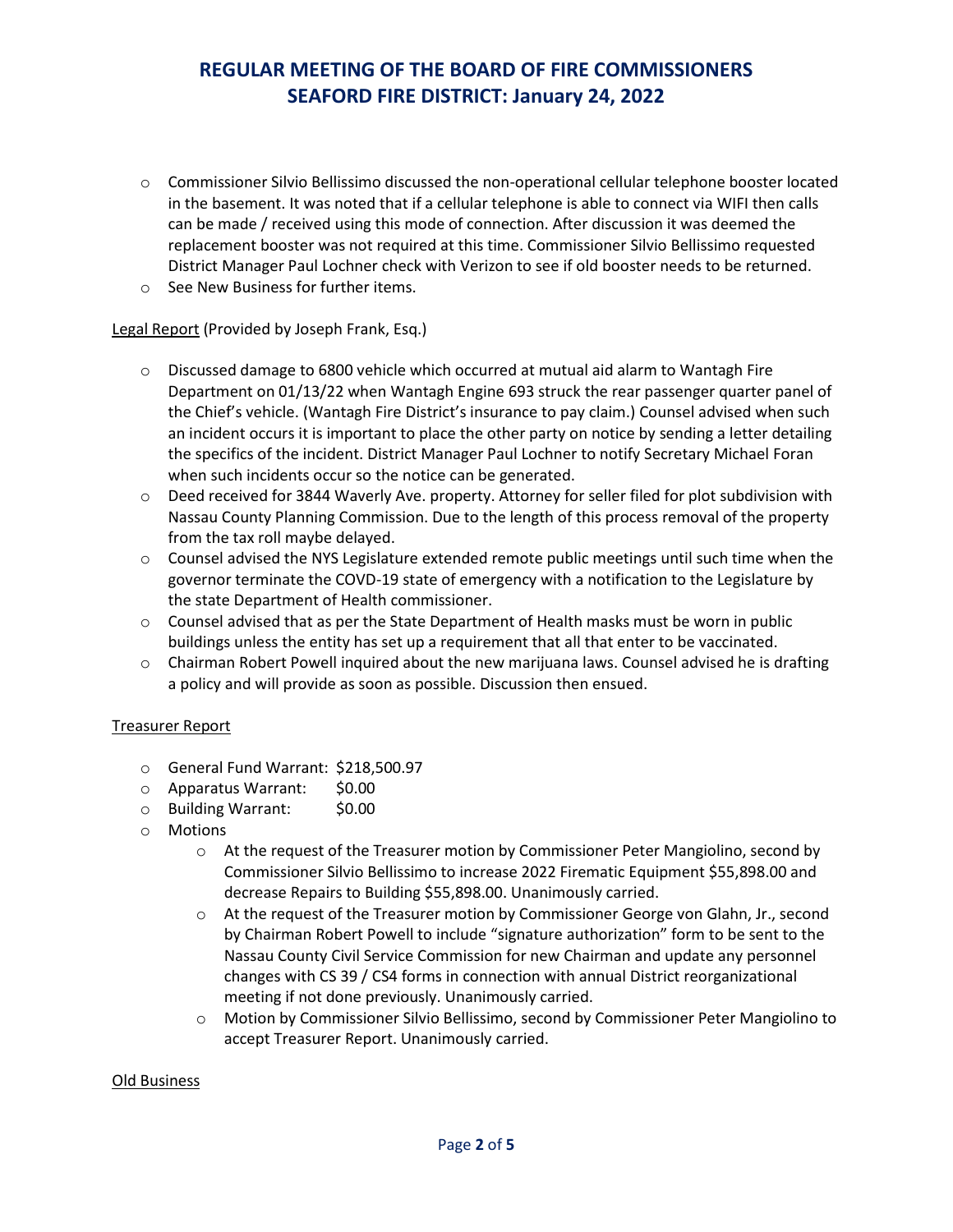- o 3844 Waverly Ave. property. See Legal report.
- $\circ$  Secretary Michael Foran advises he has not researched into becoming a Notary and will do so as soon as possible.

#### Commissioner Reports

### o **Chairman Robert Powell**

- o Vehicle Maintenance / Portable Equipment
	- o Engine 682 "mid-point" inspection in February. See New Business.
	- o Ambulance 684 / 685 Mermaid Manufacturing climate controlled medicine refrigerator system not feasible. Looking into climate control with presets.
	- o Ambulance 684 remounting the box onto a new chassis offers substantial cost savings over purchasing a new ambulance. New ambulance pricing will be increasing  $10 - 15%$  per year.

### o **Vice Chairman Peter Mangiolino**

- o Uniforms / PPE
	- o Chiefs Office required a new vest and duffle bag for Public Information Officer
- o Medicals / Medical Director
	- o Medicals in progress. Continuing troubles with members being billed directly for blood work.
	- o Company who performs the body scan services for the District will be opening on office in the Melville area. No need for members to travel into New York City to have this service performed
- o EMS
	- o Usual purchases.
	- o Questionnaire requesting residence needs (i.e. disabilities, special conditions, etc.) drafted. Getting pricing for printing / mailing. Chairman Robert Powell suggests questionnaire includes information regarding joining the Department.
- o District Employees
	- o No report.
- o Other
	- o Recruitment flyers distributed to local pizzerias.

### o **Commissioner George von Glahn, Jr.**

- o Grants
	- o Final documentation for \$350,000.00 generator grant submitted to DASNY by District Manager Lochner.
- o **Legal** 
	- o No further updates to Counsel report.
- o Physical Fitness
	- o No report.
- o Building Maintenance
	- o See Operation Report
- o Public Relations / Member Retention
	- o No report.
- o LOSAP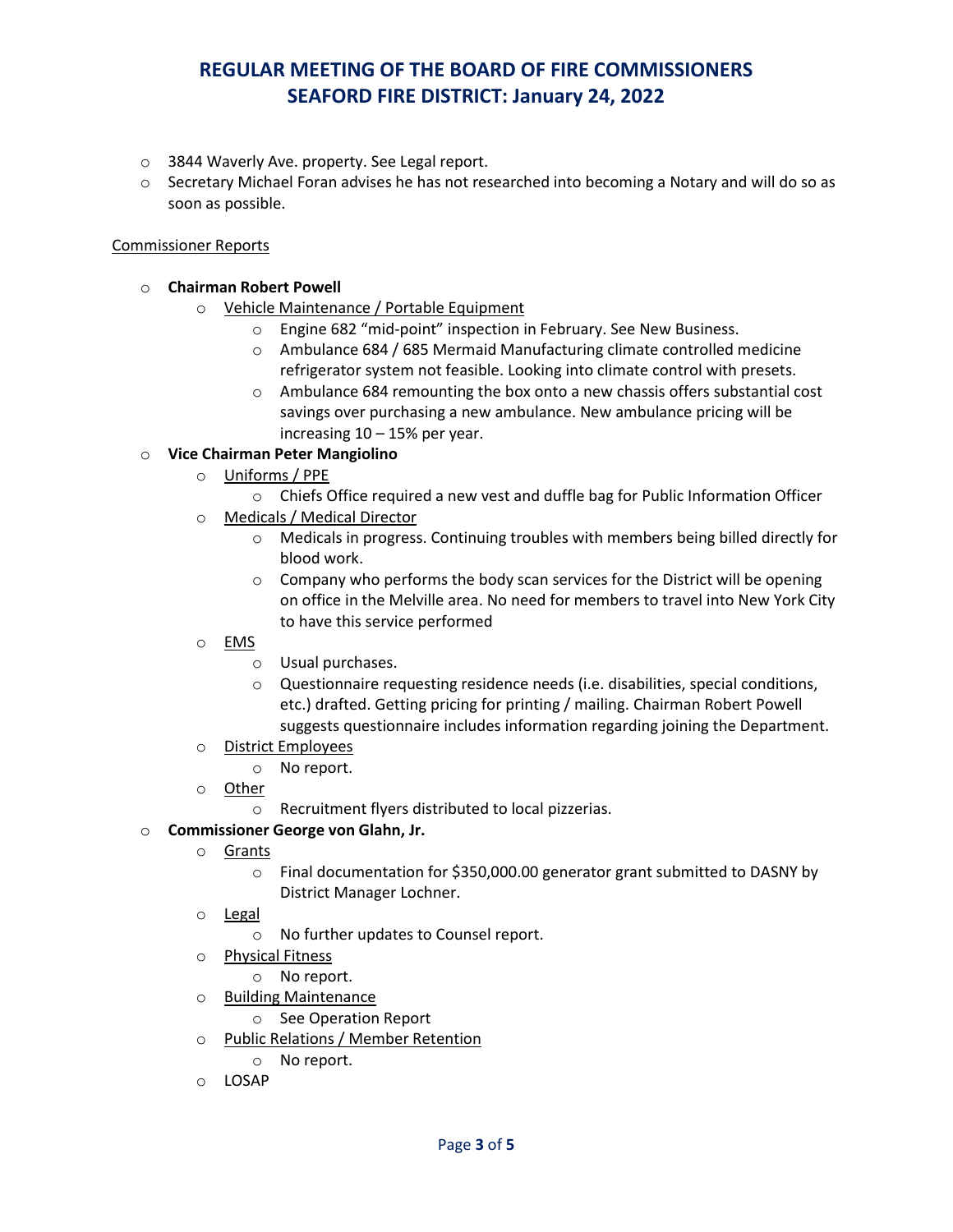o Completed 2021 LOSAP. Report to be sent to Hometown Firefighter & EMS Services.

### o **Commissioner Silvio Bellissimo**

- o Insurance
	- o No report.
- o Travel
	- o See New Business
	- o AFDSNY in Verona, NY from May 4, 2022 thru May 7, 2022.
- o Inspection / Installation
	- o Progress
- o Cell Phones
	- o No report.
- o 3 Towns Training Center
	- o No report.
- o **Commissioner Michael Bellissimo** (Not Present)
	- o Communications, Radio, IT
	- o Building Security
	- o Fire Alarms
	- o Financial Statements / Audit
	- o Bylaws / Policies

#### New Business

- o Motion by Commissioner Silvio Bellissimo, second by Chairman Robert Powell for Commissioner Silvio Bellissimo, Commissioner Michael Bellissimo, Chief Thomas deHaan, 1<sup>st</sup> Assistant Chief Keith Kern, District Manager Paul Lochner, Captain Brian Beehler and Lt. Peter Lochner to attend F.D.I.C. in Indianapolis, IN from Monday, April 25, 2022 thru Saturday, April 30, 2022. Unanimously carried.
- o Motion by Commissioner Peter Mangiolino, second by Commissioner Silvio Bellissimo for Chairman Robert Powell, District Manager Paul Lochner, Chief Thomas deHaan, Captain Joseph Pignataro and John Nickdow to attend the "mid-point" inspection of Engine 682 at the Rosenbauer facility, MN on February 3, 2022 and February 4, 2022 at a cost of \$3,375.00. Unanimously carried.
- o Motion by Chairman Robert Powell, second by Commissioner Peter Mangiolino to sponsor a full page advertisement in the Association of Fire Districts of Nassau County 2022 journal. Unanimously carried.
- o Motion by Chairman Robert Powell, second by Commissioner Peter Mangiolino to purchase tickets to the Association of Fire Districts of Nassau County annual installation of officers on Saturday, March 5, 2022. Unanimously carried.
- o Secretary Michael Foran presented revised Procurement & Purchasing Policy and revised District Regulations on Off Duty and On Duty Conducts That Is Injurious To Fire District or Fire Department Operations policy. Policy reviewed by Board of Fire Commissioners and motion by Commissioner Peter Mangiolino, second by Commissioner Silvio Bellissimo to adopt the policy as presented. Unanimously carried.
- o Commissioner Peter Mangiolino expressed need to review Article VI Election of Officers of the District bylaws. Commissioner Silvio Bellissimo to assist.